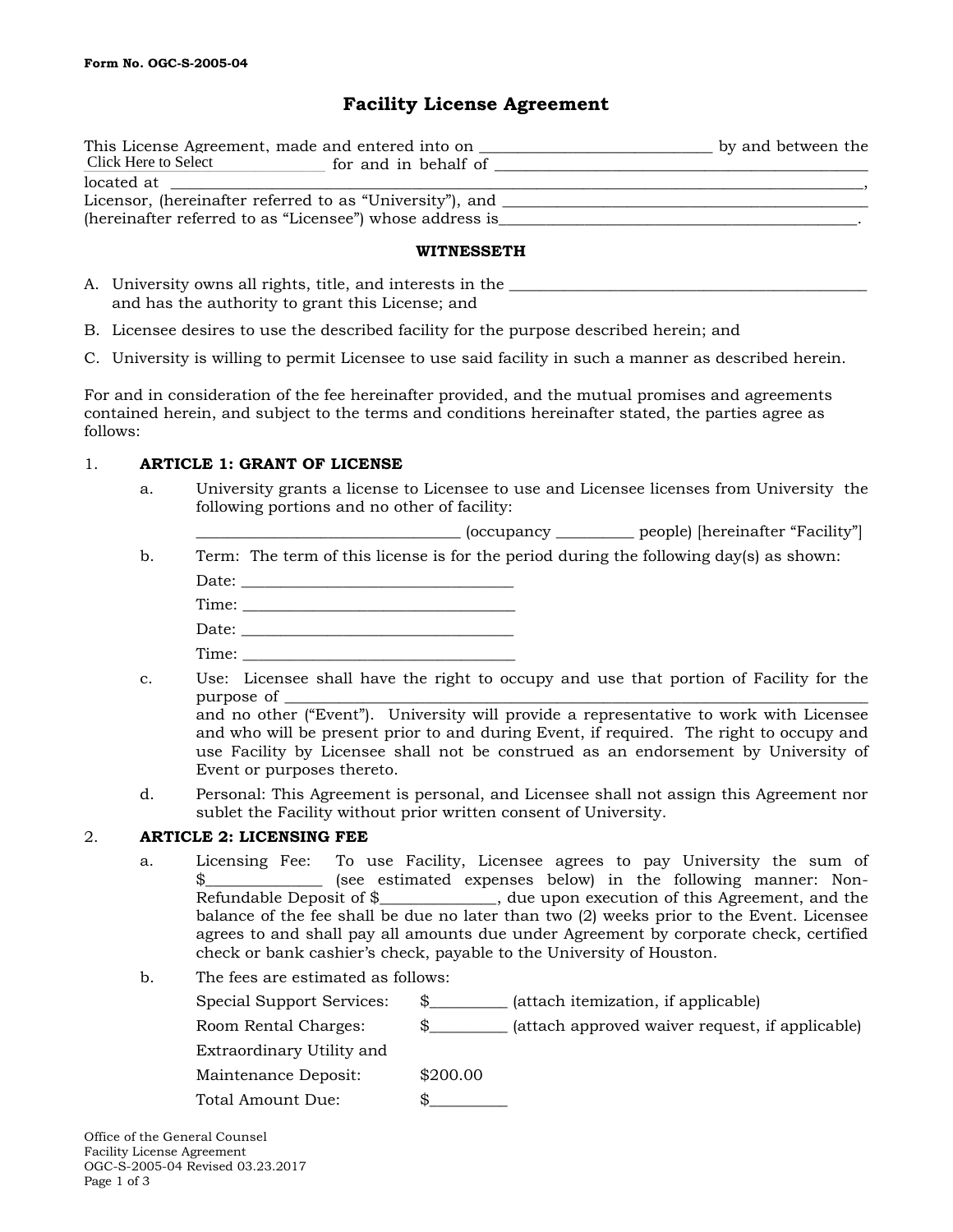- c. Operating Expenses: The Licensing Fee does not include fees for University Police Department services for campus public safety. These expenses are estimated to be \$\_\_\_\_\_\_\_\_\_\_\_\_\_\_\_\_\_\_\_\_\_\_. These expenses must be paid upfront and received by University prior to Event.
- d. Cancellation: Cancellation is 100% refundable up to 30 days with advance written notice. After that time, University will refund \$ if cancellation occurs notice. After that time, University will refund  $\frac{1}{2}$ within 24 hours of Event. Refunds generally take four weeks to process. No refunds will be issued without at least 24 hours notice.

## 3. **ARTICLE 3: INDEMNIFICATION AND HOLD HARMLESS**

- a. Indemnification: Licensee agrees to pay all rental fees by the date stated herein. Failure to pay fees by the due date shall result in limitations or restrictions on future use of any University facility by Licensee. Licensee is solely responsible for the activities, supervision, and safety and welfare of participants, including but not limited to times when participants are in University common areas, restrooms, classrooms, parking areas, or on any University property. **This agreement is made upon the express condition that University shall be free from all liabilities and claims for damages and/or suits for or by reason of any injury or injuries to any person or persons or property of any kind whatsoever, whether the person or property of Licensee, it agents, or employees, or third persons, from any cause or causes whatsoever while in or upon premises or any part thereof during the term of this Agreement, or occasioned by any occupancy or use of premises or any activity carried on by Licensee in connection therewith, and Licensee hereby covenants and agrees to release, forever discharge and/or indemnify, defend and hold University, its System, its components, regents, officers, agents, and employees, harmless from any and all claims, losses, suits, demands, causes of action of whatever kind and nature, proceedings, damages or liabilities, including attorney's fees, on account of or by reason of any such injuries, death, liabilities, claims, suits, or losses however occurring or damages growing out of the same; whether or not caused by the negligence, act, or omission of University.** Licensee agrees to comply with all laws, ordinances, and regulations applicable to the intended use and occupancy. In addition, Licensee agrees to be responsible for payment of federal, state, or local taxes, which may be levied against the entertainment being presented or on admission to such entertainment activity. Licensee shall not cause or permit anything to be done to mar, deface, or otherwise render the facilities unusable. Licensee shall leave the premises in the same condition as the commencement of occupancy, except for ordinary wear and use.
- b. Hold Harmless: In the event that Facility or any part thereof is damaged by fire or if for any reason, including any act of God, which in the judgment of University renders the fulfillment of this Agreement by University impossible, Licensee hereby expressly releases, discharges, and will save harmless University, its board of regents, its officers, its agents, and its employees from any and all demands, claims, actions and causes of action arising out of any of the cases aforesaid.
- c. Insurance: Licensee further agrees to purchase at its own expense a Comprehensive General Liability insurance policy, at a limit of liability not less than \$1,000,000 Each Occurrence / \$2,000,000 Aggregate, including public liability and property damage, written by a company licensed to do business in the State of Texas and acceptable to University. Coverage shall not contain any endorsement(s) excluding nor limiting Products/Completed Operations, Contractual Liability or Gross Liability. The University shall be named as an additional insured in any insurance policy required hereunder. Licensee agrees that the insurance purchased hereunder shall be primary coverage and will contain no terms allowing the insurer to be subrogated to the rights of any injured or damaged person or entity.
- d. Proof of Insurance: A certificate evidencing the insurance as required under this Agreement shall be delivered to University no later than ten (10) days prior to the start of Event. The policy may not be cancelled, terminated, changed, or modified without